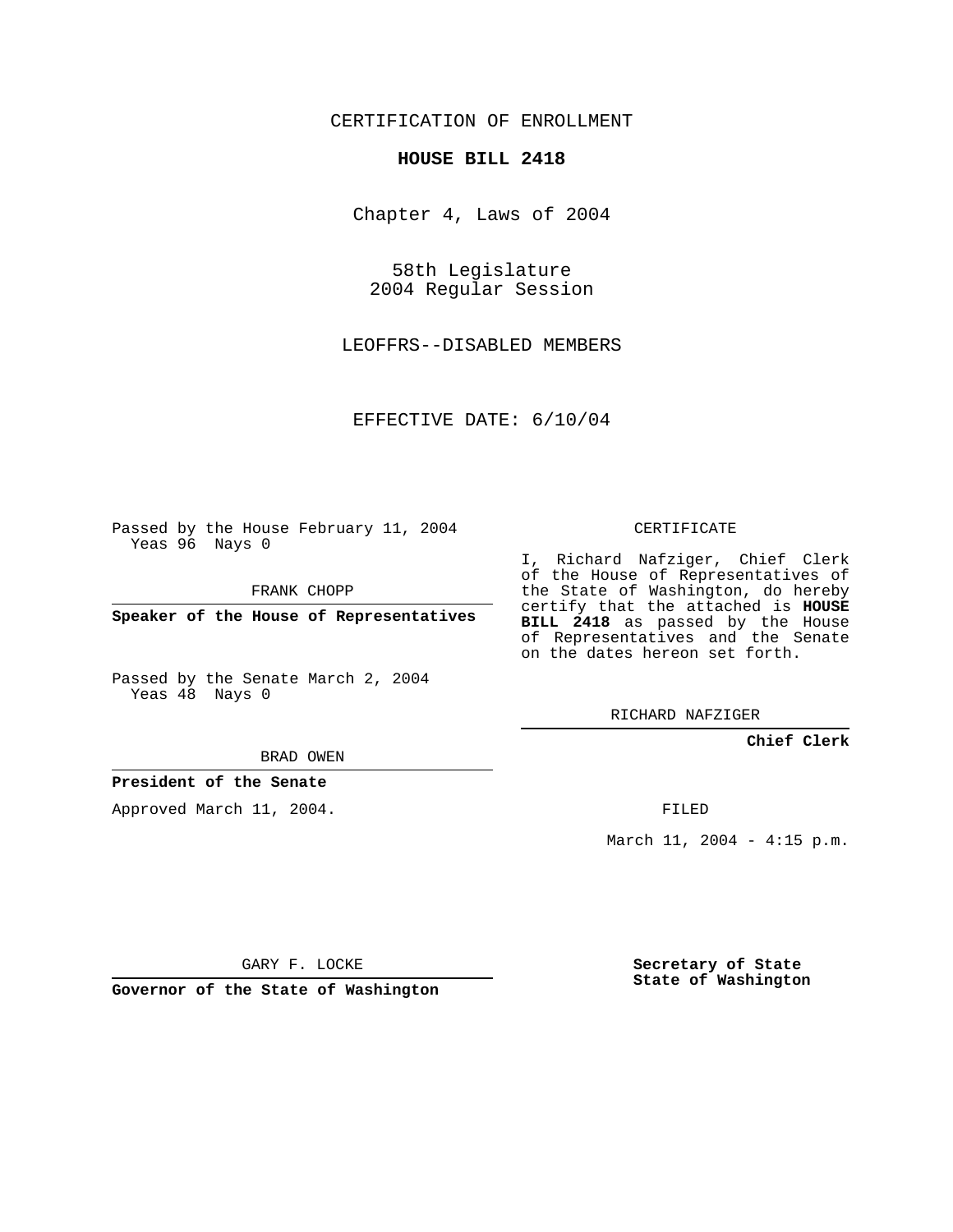# **HOUSE BILL 2418** \_\_\_\_\_\_\_\_\_\_\_\_\_\_\_\_\_\_\_\_\_\_\_\_\_\_\_\_\_\_\_\_\_\_\_\_\_\_\_\_\_\_\_\_\_

\_\_\_\_\_\_\_\_\_\_\_\_\_\_\_\_\_\_\_\_\_\_\_\_\_\_\_\_\_\_\_\_\_\_\_\_\_\_\_\_\_\_\_\_\_

Passed Legislature - 2004 Regular Session

**State of Washington 58th Legislature 2004 Regular Session By** Representatives Cooper, Delvin, Simpson, G., Hinkle, Chase and Morrell

Read first time 01/14/2004. Referred to Committee on Appropriations.

 AN ACT Relating to providing benefits to certain disabled members of the law enforcement officers' and fire fighters' retirement system plan 2; amending RCW 41.26.470; and creating a new section.

BE IT ENACTED BY THE LEGISLATURE OF THE STATE OF WASHINGTON:

 **Sec. 1.** RCW 41.26.470 and 2001 c 261 s 2 are each amended to read as follows:

 (1) A member of the retirement system who becomes totally incapacitated for continued employment by an employer as determined by the director shall be eligible to receive an allowance under the provisions of RCW 41.26.410 through 41.26.550. Such member shall receive a monthly disability allowance computed as provided for in RCW 41.26.420 and shall have such allowance actuarially reduced to reflect the difference in the number of years between age at disability and the attainment of age fifty-three.

 (2) Any member who receives an allowance under the provisions of this section shall be subject to such comprehensive medical examinations as required by the department. If such medical examinations reveal that such a member has recovered from the incapacitating disability and the member is no longer entitled to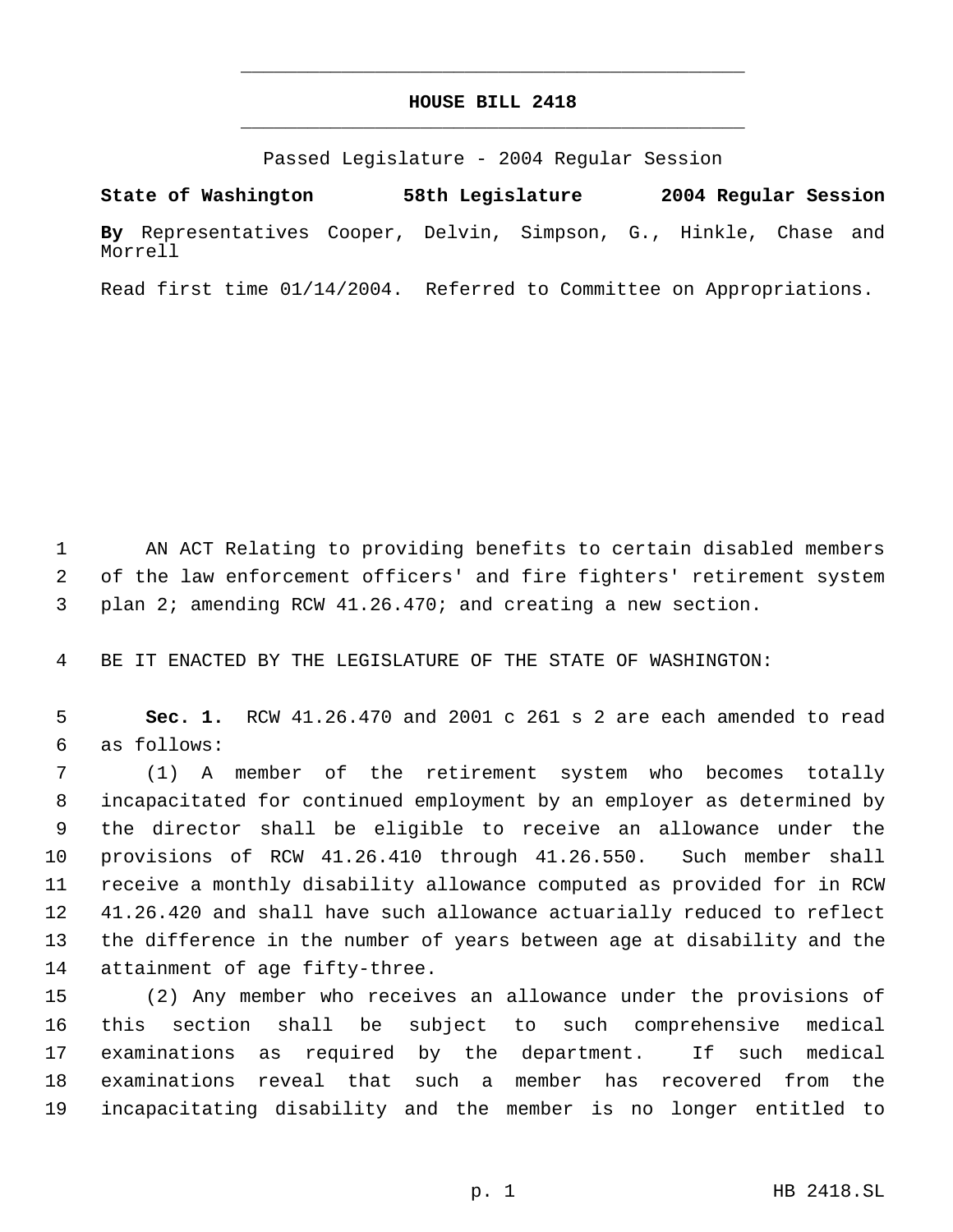benefits under Title 51 RCW, the retirement allowance shall be canceled and the member shall be restored to duty in the same civil service rank, if any, held by the member at the time of retirement or, if unable to perform the duties of the rank, then, at the member's request, in such other like or lesser rank as may be or become open and available, the duties of which the member is then able to perform. In no event shall a member previously drawing a disability allowance be returned or be restored to duty at a salary or rate of pay less than the current salary attached to the rank or position held by the member at the date of the retirement for disability. If the department determines that the member is able to return to service, the member is entitled to notice and a hearing. Both the notice and the hearing shall comply with the requirements of chapter 34.05 RCW, the Administrative Procedure Act.

 (3) Those members subject to this chapter who became disabled in the line of duty on or after July 23, 1989, and who receive benefits under RCW 41.04.500 through 41.04.530 or similar benefits under RCW 41.04.535 shall receive or continue to receive service credit subject to the following:

 (a) No member may receive more than one month's service credit in a calendar month.

 (b) No service credit under this section may be allowed after a member separates or is separated without leave of absence.

 (c) Employer contributions shall be paid by the employer at the rate in effect for the period of the service credited.

 (d) Employee contributions shall be collected by the employer and paid to the department at the rate in effect for the period of service credited.

 (e) State contributions shall be as provided in RCW 41.45.060 and 41.45.067.

 (f) Contributions shall be based on the regular compensation which the member would have received had the disability not occurred.

 (g) The service and compensation credit under this section shall be granted for a period not to exceed six consecutive months.

 (h) Should the legislature revoke the service credit authorized under this section or repeal this section, no affected employee is entitled to receive the credit as a matter of contractual right.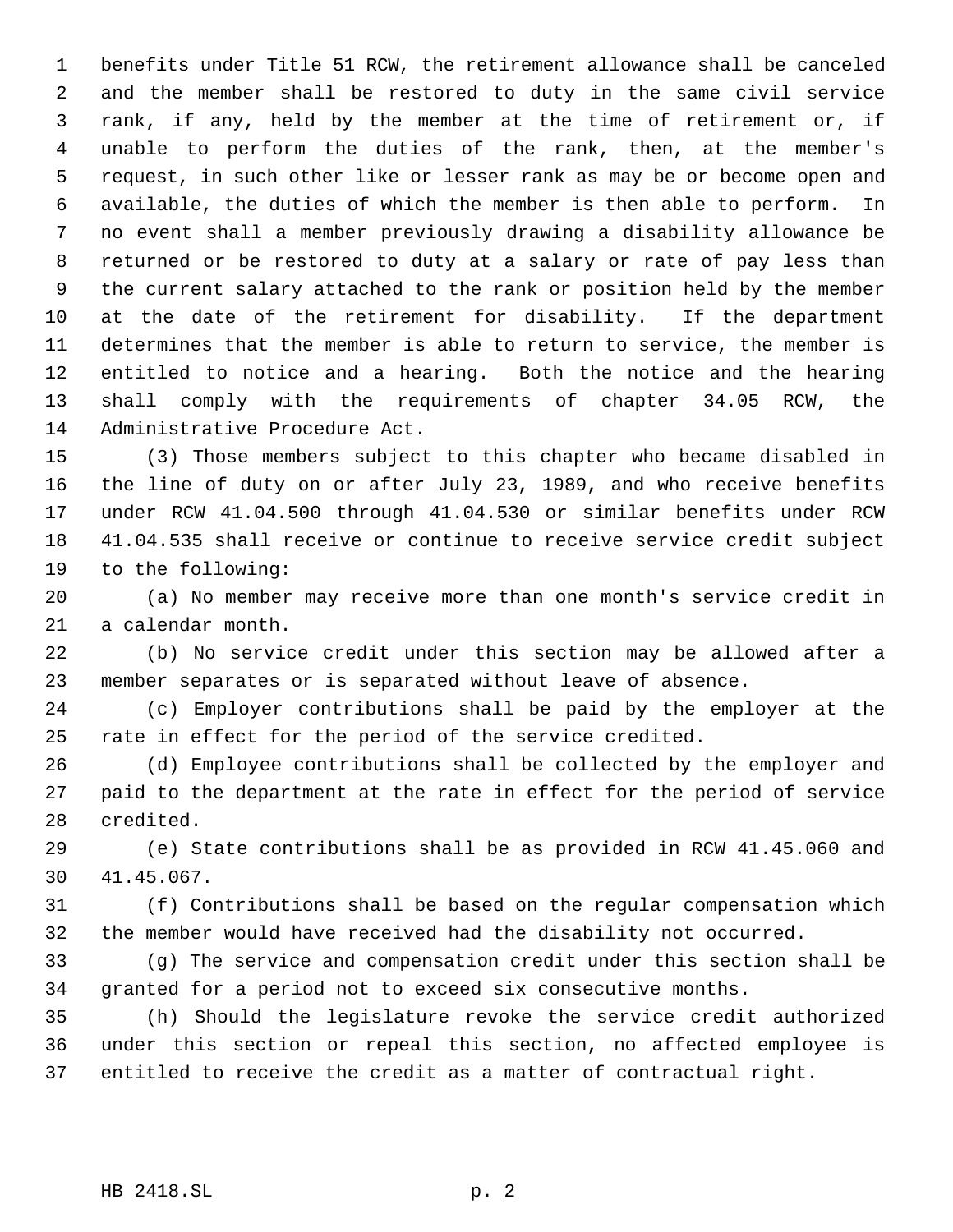(4)(a) If the recipient of a monthly retirement allowance under this section dies before the total of the retirement allowance paid to the recipient equals the amount of the accumulated contributions at the date of retirement, then the balance shall be paid to the member's estate, or such person or persons, trust, or organization as the recipient has nominated by written designation duly executed and filed with the director, or, if there is no such designated person or persons still living at the time of the recipient's death, then to the surviving spouse, or, if there is neither such designated person or persons still living at the time of his or her death nor a surviving spouse, then to his or her legal representative.

 (b) If a recipient of a monthly retirement allowance under this section died before April 27, 1989, and before the total of the retirement allowance paid to the recipient equaled the amount of his or her accumulated contributions at the date of retirement, then the department shall pay the balance of the accumulated contributions to the member's surviving spouse or, if there is no surviving spouse, then in equal shares to the member's children. If there is no surviving spouse or children, the department shall retain the contributions.

 (5) Should the disability retirement allowance of any disability beneficiary be canceled for any cause other than reentrance into service or retirement for service, he or she shall be paid the excess, if any, of the accumulated contributions at the time of retirement over all payments made on his or her behalf under this chapter.

 (6) A member who becomes disabled in the line of duty, and who 26 ceases to be an employee of an employer except by service or disability 27 retirement, may request a refund of one hundred fifty percent of the member's accumulated contributions. Any accumulated contributions attributable to restorations made under RCW 41.50.165(2) shall be 30 refunded at one hundred percent. A person in receipt of this benefit is a retiree.

 (7) A member who becomes disabled in the line of duty shall be entitled to receive a minimum retirement allowance equal to ten percent 34 of such member's final average salary. The member shall additionally 35 receive a retirement allowance equal to two percent of such member's average final salary for each year of service beyond five, and shall have the allowance actuarially reduced to reflect the difference in the